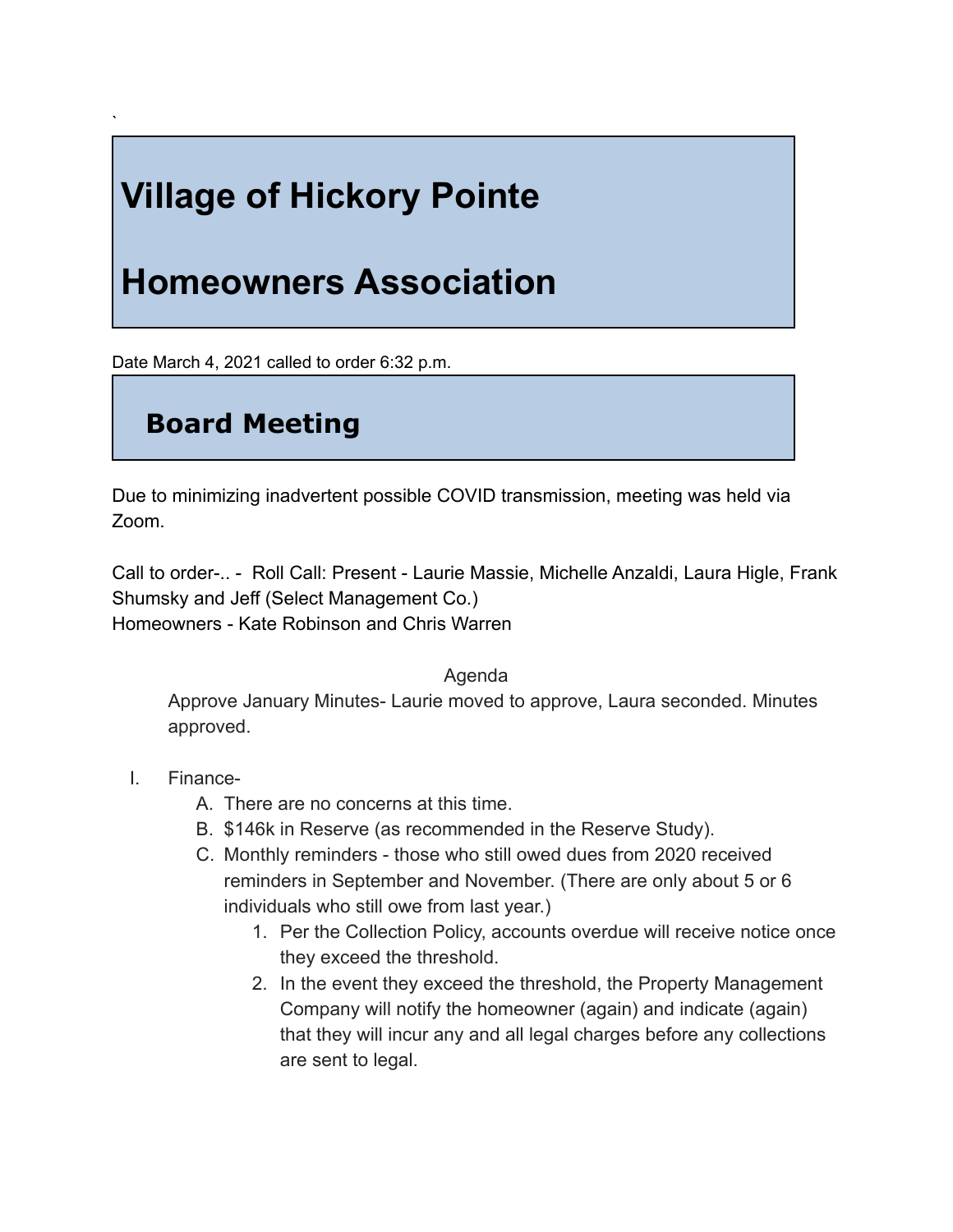- 3. After Property Management sends notifications with clear delineation of consequences and if no response from the homeowner is received, the account is sent to legal.
- 4. If the homeowner wants to set up a payment plan without going to legal, this is possible and the Board is very willing to consider this.
- D. Monthly payments of dues? Yes, it is available currently would cost an extra \$0.50/unit/month (regardless of who chooses to pay on a monthly basis).
- E. Board discussed why some people received the 2021 Dues notice in the mail and some only received the Dues notice electronically.
	- 1. Jeff will find out how this happened and see if we can tell the who only received the letter electronically.
	- 2. Board discussed impact on due date for those who only received it electronically.
	- 3. Board also requested the letter of how to pay electronically be sent to the Homeowners.
	- 4. Communication to homeowners about dues should emphasize contacting the Board if they'd like to work out a payment arrangement.
	- 5. To dos:
		- a) Identify who needs to receive dues notice in the mail.
		- b) Mail letter to all homeowners indicating how to pay electronically.
		- c) Include information emphasizing contacting the Board if they'd like to work out a payment arrangement.
		- d) Proof read all materials before they go out.
	- 6. Board wants to standardize the Dues notification process and know what it is.
	- 7. Board discussed 2021 collections over two pay periods and 2022 over two pay periods. Board decided to offer this option in 2022.
	- 8. Detention Pond/System Catch Basins- (12 -20 remaining) -Completion of the SW quadrant still needs to be completed. (Northern quadrants do not have sumps.)
- II. Communication with homeowners
	- A. Board wondered how many Homeowner email addresses we have? We have 170 email addresses but we do not know if they are accurate.
	- B. Board wondered about the cost of a mass mailing? Dependent on the size of the mailing. The recent Bylaw mailing packet postage cost \$800 (not including the cost of the copies).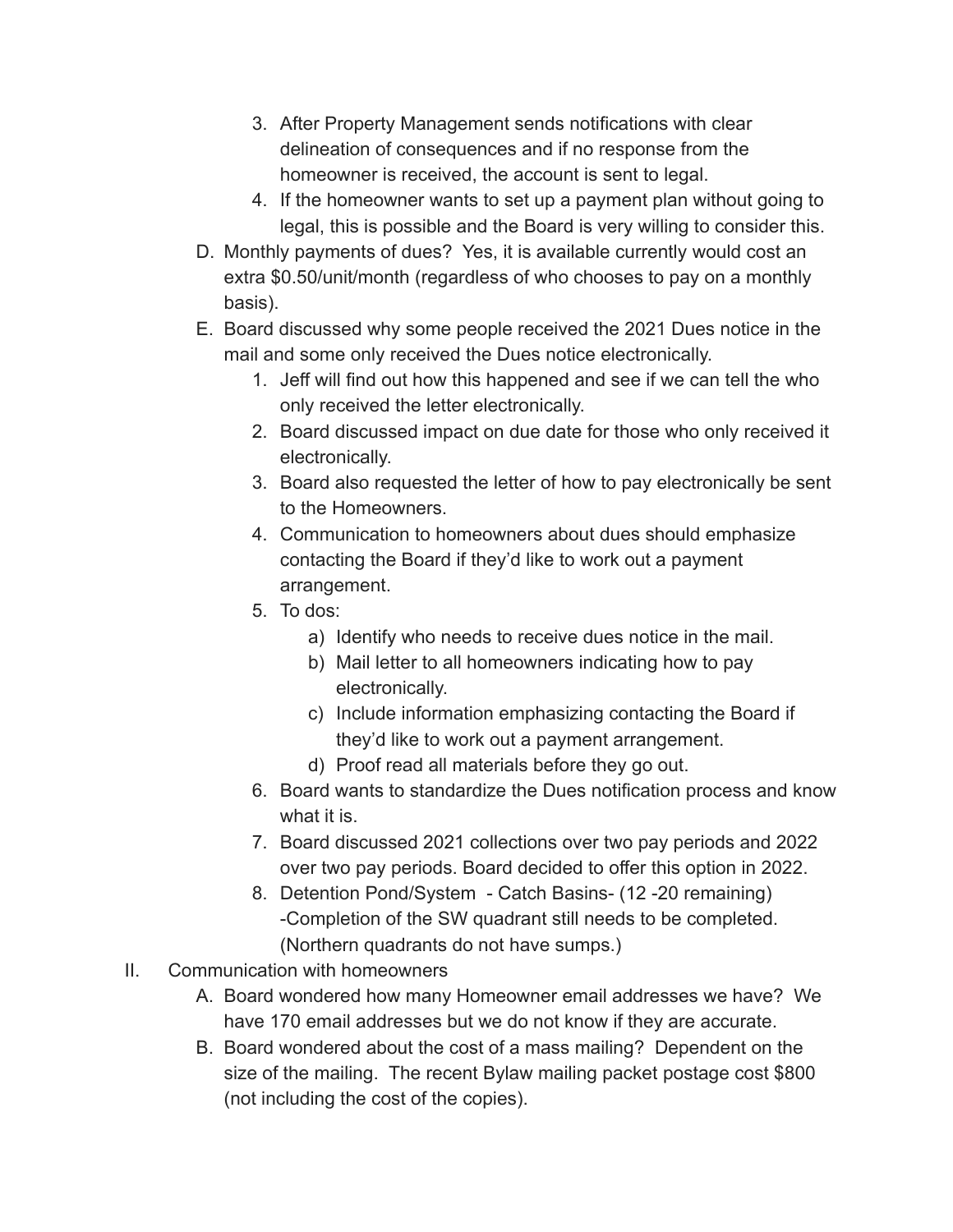- III. Pool -
	- A. Anticipating a more expensive pool opening this year due to County COVID-19 guidelines again (to open in 2021). Guidelines are less than 2020 but still more than usual. Current guidelines (but not finalized) include:
		- 1. Attendant/Monitor is required to periodically check on the pool multiple times / day to monitor capacity limit (25% of allowed limit).
		- 2. Attendant/Monitor is required to periodically wipe down/ sanitize frequently touched surfaces.
		- 3. Monitor will also monitor adherence to Social Distancing guidelines. Board discussed this position should not be a teenager given the potential confrontation. The Board also discussed this might require consistently being there (periodically appearing is probably not an attractive job) and possibly two or three individuals and/ or adjusting pool open times.
		- 4. Also a recommendation (not required) to monitor who enters the pool etc.
	- B. The Board discussed the current context of these guidelines and possible anticipated changes in the guidelines if vaccinations ramp up more.
	- C. Will discuss more throughout the month and at the April meeting.
- IV. Landscaping-
	- A. Two bids came in (Garrett, CQC). One of the bids was the last Landscaper whose recent performance initiated us to look for a new landscaper. Board had requested three bids. Select Management stated they are having difficulty finding any other landscapers willing to bid a new job.
	- B. [Laurie Massie](mailto:laurie@hickorypointesub.com) stated because the Board is not satisfied with the two bids, Laurie will try to seek out a third bid. (Contracts usually start April 15.)
	- C. Update (per email discussion) Third Bid was obtained from Yard Pro in Ypsi.
	- D. Update (per email discussion) Board voted to stay with CQC this year. They understand the layout of the property and had a competitive bid. Special projects will not be given to them without an in depth discussion.
	- E. Discussion of possible sidewalk snow removal- Laurie had researched this in the past and it was about \$10,000.

VI. Update on Legal- Collections - No concerns or updates at this time and it is being monitored.

> A. Delinquent accounts - Six are in collections (>two years overdue) and down to 5 or 6 houses that haven't paid 2020 homeowner dues.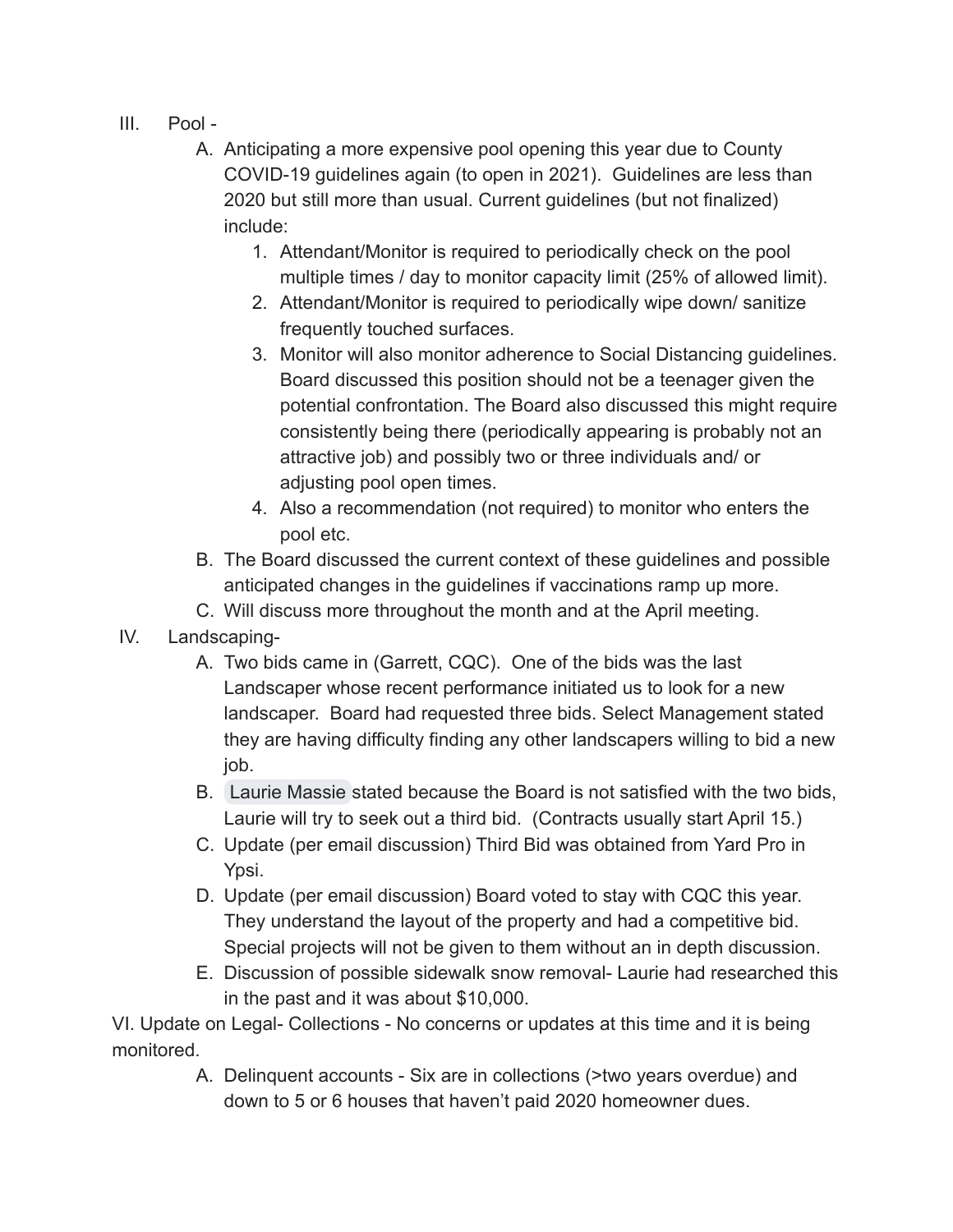- B. Recent focus on Shed removal:
	- a. Board discussed the error of all legal fees being assigned to the homeowners who received notice of bylaw violation.
	- b. The legal fees may be limited and may not be charged to the homeowners.
	- c. Laurie Massie and Michelle Anzaldi will review these ledgers and identify which legal fees to waive and make a recommendation to the Board.
	- d. Once we share this information with Select Management, then Select Management will go in and waive identified legal fees to the homeowners (of the Shed only issue) and charge the Association those fees.

VIII. Bylaws -

- A. Outstanding issues still need to address:
	- a. Quorum / Vote count discussion requires discussion of options with the Attorney.
	- b. Review email feedback received since last meeting.
- B. Informal Bylaws meeting March 11, 2021 6:30 p.m.

VIII. New Business- Annual Meeting- Homeowners Association will have to wait until the Governor's Orders are lifted and CDC guidelines allow for an Annual meeting.

Per June 2020 Minutes: Zoom meetings- During these times of COVID, the Board will be meeting electronically via Zoom and the meetings are open to homeowners. Interested homeowners should email the board requesting the specific link to the scheduled Zoom meeting. The Board wants to be sure to be able to use the meeting time to get through the agenda but also provide an opportunity for Homeowner's to participate. The Board has agreed upon Homeowners having 3 minutes at the beginning and end of the meeting to pose concerns, provide input or ask questions. The Board may or may not respond to questions or comments as further information may be necessary to formulate an accurate response.

Parking lot:

1. Frank's draft of a letter for new homeowners - review. (Highlights indicate to check if the letter has these items or refers to where information regarding these items are located.) The welcome letter could include pool rules, by-laws, risk of detention pond, being responsible regarding your dog's feces, location of FAQs,